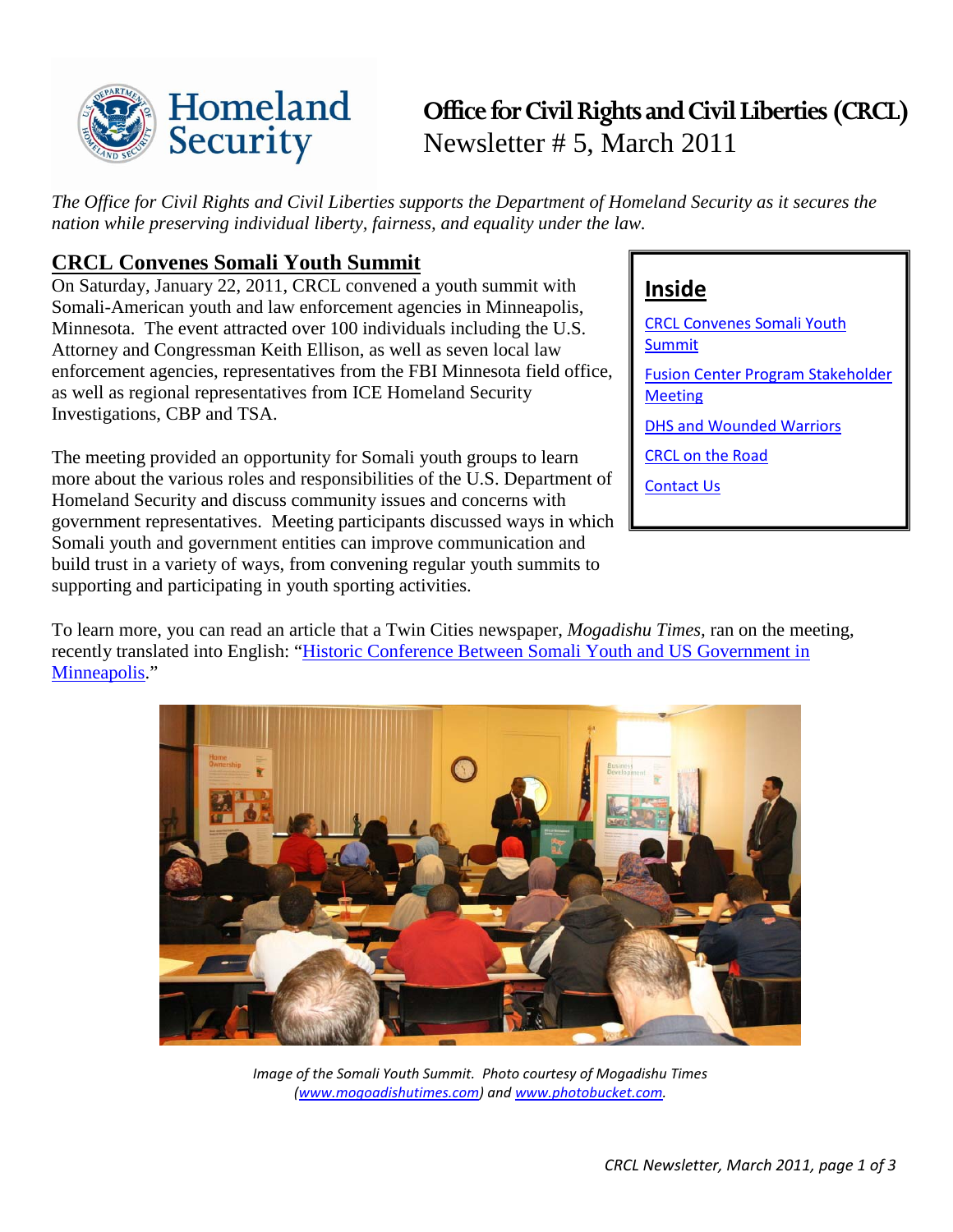## <span id="page-1-0"></span>**State and Major Urban Area Fusion Center Program Stakeholder Meeting**

On February 18, 2011, CRCL held a stakeholder meeting on the DHS State and Major Urban Area Fusion Center program to inform CRCL's upcoming Civil Rights and Civil Liberties Impact Assessment of the program to Congress. Section §511 of the [Implementing Recommendations of the 9/11 Commission Act of 2007](http://thomas.loc.gov/cgi-bin/bdquery/z?d110:h.r.00001:) ("the Act") directed DHS to (in coordination with federal partners) establish partnerships with state, local, and regional fusion centers. More information about fusion centers can be found [here.](http://www.dhs.gov/files/programs/gc_1156877184684.shtm)



*Image of the State and Major Urban Area Fusion Center Program stakeholder meeting*

The Act also directed CRCL to submit a report to Congress concerning the civil liberties impact of the program. The first CRCL [Fusion Center](http://www.dhs.gov/xlibrary/assets/crcl_civil_liberties_impact_assessment_12_11_08.pdf)  [Program](http://www.dhs.gov/xlibrary/assets/crcl_civil_liberties_impact_assessment_12_11_08.pdf) impact assessment was completed in December 2008; CRCL organized the stakeholder meeting as part of the standard process of creating an updated assessment for individuals and communities most affected by the program.

During the meeting, a wide range of stakeholders—including government partners, community and advocacy organizations—convened to discuss DHS's Fusion Center Program and offered feedback concerning the civil rights and civil liberties impact of the program. Some participants sought information, for example, about protections against unlawful racial or ethnic profiling being conducted by fusion centers; others spoke about the importance of ensuring fusion center compliance with constitutional protections such as the First and Fourth Amendments. These and other issues discussed during the meeting will be considered in CRCL's upcoming impact assessment.

## <span id="page-1-1"></span>**DHS and Wounded Warriors**

Secretary Napolitano has announced an ambitious goal for DHS to employ 50,000 veteran civilian employees by 2012—substantial growth from the Department's current veteran roster of 47,000. CRCL is one of many crucial partners in meeting this commitment, focusing on work with disabled veterans through programs such as the Wounded Warriors program. One of many events in this effort occurred two weeks ago, when CRCL offered a résumé writing class for disabled veterans, providing a detailed overview of the structure and format of the federal résumé, federal hiring websites, and the three-tier hiring process used by federal agencies – even holding one-onone sessions with each participant. The résumé class preceded a large interagency Wounded Warriors employment conference on February 25, 2011, at Ft. Belvoir, VA. The conference brought together several hundred participants, and offered workshops on networking, an employment fair, and an opportunity for veterans

to share their employment history with hiring managers from federal agencies across the Washington metropolitan area.

The Department is committed to engaging the unique talents, skills, and work ethic of veterans through employment, contracting opportunities, and outreach with the veteran community. Last year, DHS hired 3,192 veterans, including 708 disabled veterans; of those, 436 employees had a 30 percent or higher disability ratings. Read more about [Veterans and](http://www.dhs.gov/xabout/gc_1255725725969.shtm)  [Homeland Security.](http://www.dhs.gov/xabout/gc_1255725725969.shtm)